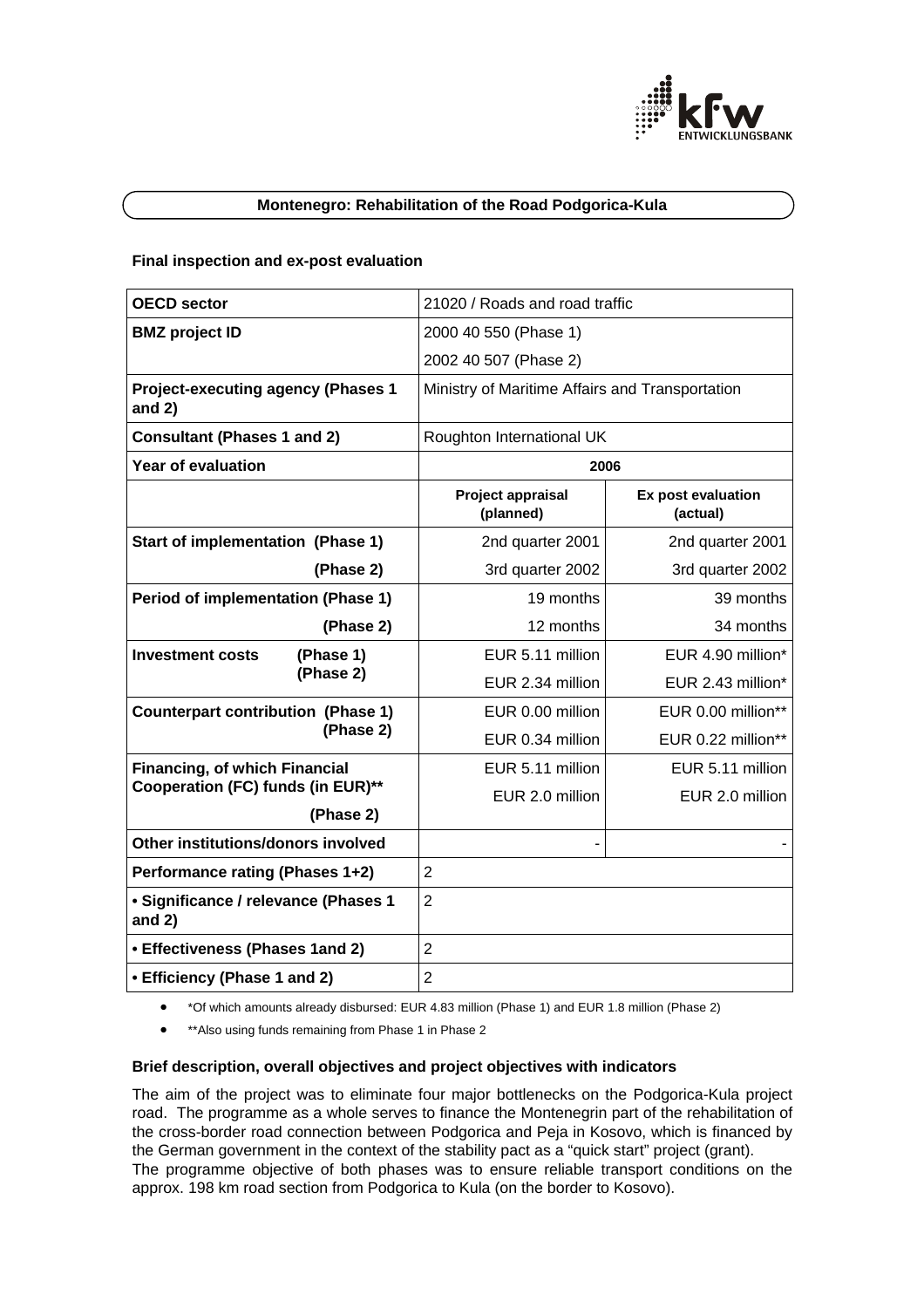The indicators to measure the achievement of the project objectives (at least compared with the situation prevailing at the time of the project appraisal) were a constant average volume of traffic (estimate at project appraisal:  $3,000 - 4,000$  motor vehicles per day) and the year-round passability of the project road at the time of the final evaluation.

The overall objective of both projects was to contribute to the economic stabilisation of Montenegro and the region and to ensuring the supply of Kosovo. An indicators for the achievement of the overall objective was not defined at the time of project appraisal.

The direct target group of the project were the transport companies and motor vehicle operators. The indirect target group comprises the population in Montenegro and Kosovo, who benefit from the transport services.

# **Project design / major deviations from the original programme planning and their main causes**

The available FC funds were used as planned to eliminate major bottlenecks (EUR 7.11 million) on the project road. In the context of a prioritisation process the consultant evaluated the road sections proposed for rehabilitation and drew up a priority list. The first three measures from this list were financed under phase I (measure to secure a rock face, reinforcement of the pavement and placement of a new surface pavement on a 18 km road section, safety precautions on a 1.1 km tunnel) and the fourth measure (broadening and construction of a climbing lane on a length of 4.5. km) was financed under phase II. Massive construction delays (instead of the originally planned construction time of two years the works took almost four years) occurred in two construction stages, the contracts for which had been awarded upon international competitive bidding to Crnagoraput (Montenegro Road Company - MRC). MRC is a large former state company, which faces substantial financial and management problems. MRC has good contacts with the political leadership of Montenegro and has a regional quasi-monopoly. MRC conducts road maintenance throughout Montenegro. The construction delays that occurred are due to the fact that MRC did not provide sufficient personnel and equipment to ensure the proper implementation of the works on the project road.

# **Key results of the impact analysis and performance rating**

Measured by the traffic volume (actual: up to 4,800 vehicles per day) the programme objective was exceeded. The FC funds provided (though the amount was comparatively small) made it possible to intervene in priority places in order to clearly reduce the risk of long-term traffic disruptions; thus, in connection with the measures financed by the European Investment Bank (EIB) on the remaining risk sections the risk of disruption could largely be eliminated. At the time of the project appraisal it was of major importance to uphold the road connection both for Montenegro and for ensuring the supply of Kosovo (relevance). Traffic on the last section to the border with Kosovo increased in particular due to a rise in passenger transport by 30%. Freight transport declined (by around 20%) because it is cheaper to supply Kosovo via alternative roads (from Macedonia). These developments are mainly the result of the easing of political tensions in the region. The programme road is particularly significant for Montenegro. The road is a major east-west connection. Thus, if the project had not been implemented and the condition of the road had deteriorated (and would possibly have been impassable due to rockfall) this would have caused a considerable transport bottleneck with the ensuing negative impact on the economic development of Montenegro. The current state of maintenance of the project road is satisfactory. The maintenance expenses of approximately EUR 7,200 per km spent on this strategically important road are about twice as high as those spent on average on other roads in the country. The remaining sustainability risks are estimated to be acceptable.

We rate the developmental effectiveness of the project as follows:

• Measured by the traffic volume, the programme objective was exeeded. With comparatively low FC funds is was possible to intervene in priority places on the programme road in order to eliminate bottlenecks and, thus, clearly reduce the risk of long-term traffic disruptions. In connection with the measures financed by the European Investment Bank (EIB) the risk of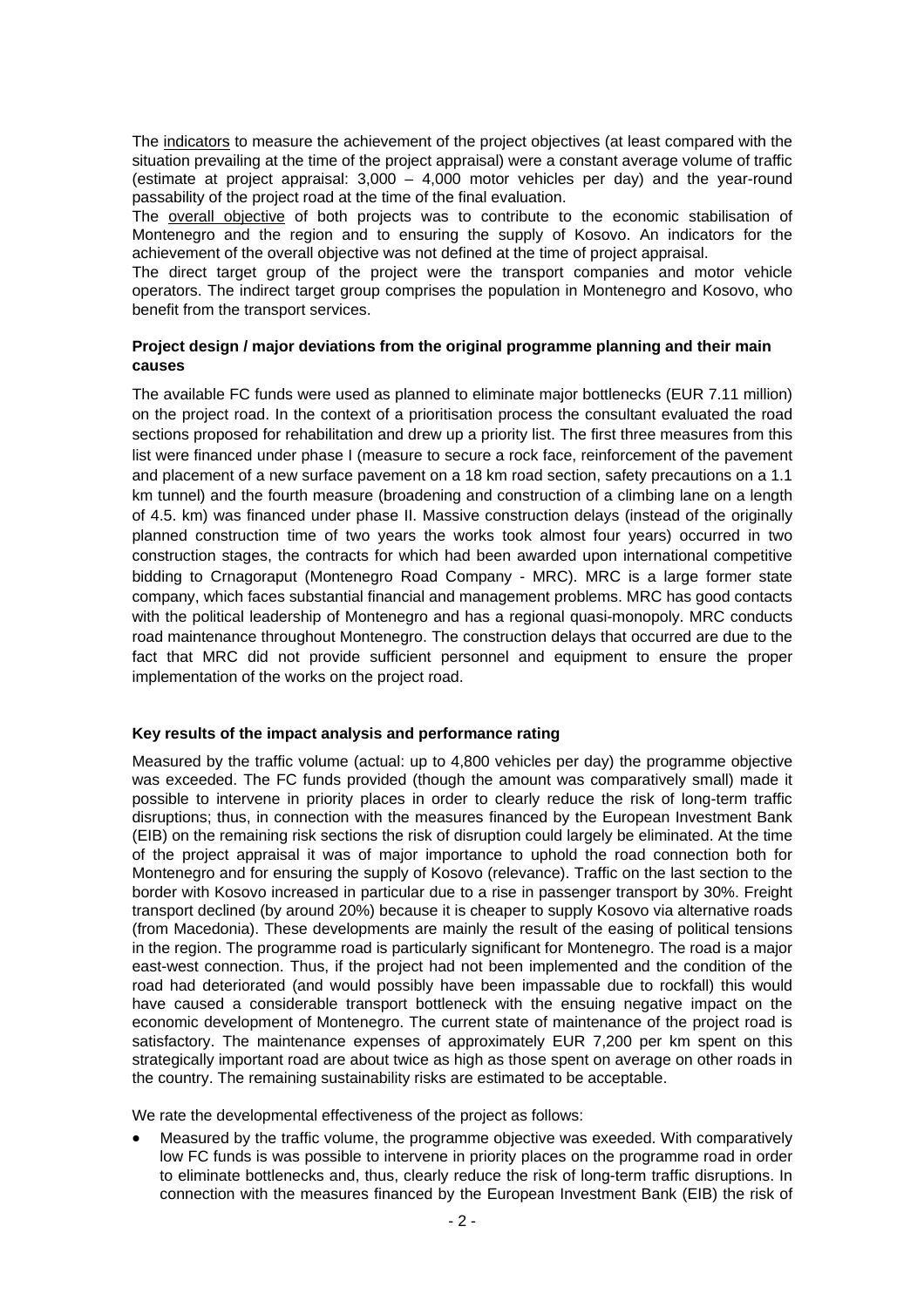disruption could largely be eliminated. The current state of maintenance of the project road is satisfactory. A limited sustainability risk remains due to uncertainties about whether sufficient maintenance budgets can be provided and whether MRC will be able to implement the maintenance works efficiently (**effectiveness: sub-rating 2**).

- The assumption that it was of major importance to uphold the road connection both for Montenegro and for ensuring the supply of Kosovo is plausible (relevance). As regards traffic volumes it can be stated that passenger transport in the last section to the border with Kosovo increased substantially (by 30%) while freight transport decreased (by approx. 20%) due to the fact that it is cheaper to supply Kosovo via alternative road connections. However, the road is still one of the main transport connections in Montenegro. The road is the only east-west connection. Thus, if the project had not been implemented (and the road would possibly have been impassable due to rockfall) this would have caused a considerable transport bottleneck with the ensuing negative impact on the economic development of Montenegro (**relevance/significance: sub-rating** 2).
- Bidding prices were slightly below the level estimated at the time of project appraisal. The production efficiency was generally satisfactory. Measured by the high macro-economic rate of return, we judge the project's **allocation efficiency** as satisfactory (**efficiency: subrating 2**).

On the basis of the sub-criteria mentioned above, we rate the developmental effectiveness of the project as satisfactory overall (**rating 2**).

As regards the environmental situation, the construction works inevitably had negative impacts during the implementation of the programme (operation of quarries and mixing plants, earthworks and asphalt works). However, no further negative impacts are expected during the operation. Moreover, the increase in the traffic volume is compensated for by positive impacts in terms of a better passability of the road (which means a reduction in driving and transport times). As poorer sections of the population also benefit from the transport connections (bus) the programme has a limited indirect poverty relevance. The project did not have any specific potential and did not show any specific impacts in terms of improving gender equality. The project did not pursue the goal of improving the participatory development or governance.

# **General conclusions and recommendations**

Despite pronounced competition during bidding processes it is possible for former state companies, which have a regional quasi-monopoly in the implementation of a project and have good political connections, to obtain further contracts even if they have serious financial and management problems. In view of this fact it is all the more important that the bidding process is actively supported by international donors in order to incite these enterprises to open up to the market.

### **Legend**

| Developmentally successful: Ratings 1 to 3 |                                                                     |  |
|--------------------------------------------|---------------------------------------------------------------------|--|
| <b>Rating 1</b>                            | Very high or high degree of developmental effectiveness             |  |
| <b>Rating 2</b>                            | <b>Satisfactory developmental effectiveness</b>                     |  |
| <b>Rating 3</b>                            | Overall sufficient degree of developmental effectiveness            |  |
|                                            |                                                                     |  |
| Developmental failures: Ratings 4 to 6     |                                                                     |  |
| <b>Rating 4</b>                            | Overall slightly insufficient degree of developmental effectiveness |  |
| <b>Rating 5</b>                            | Clearly insufficient degree of developmental effectiveness          |  |
| Rating 6                                   | The project is a total failure                                      |  |